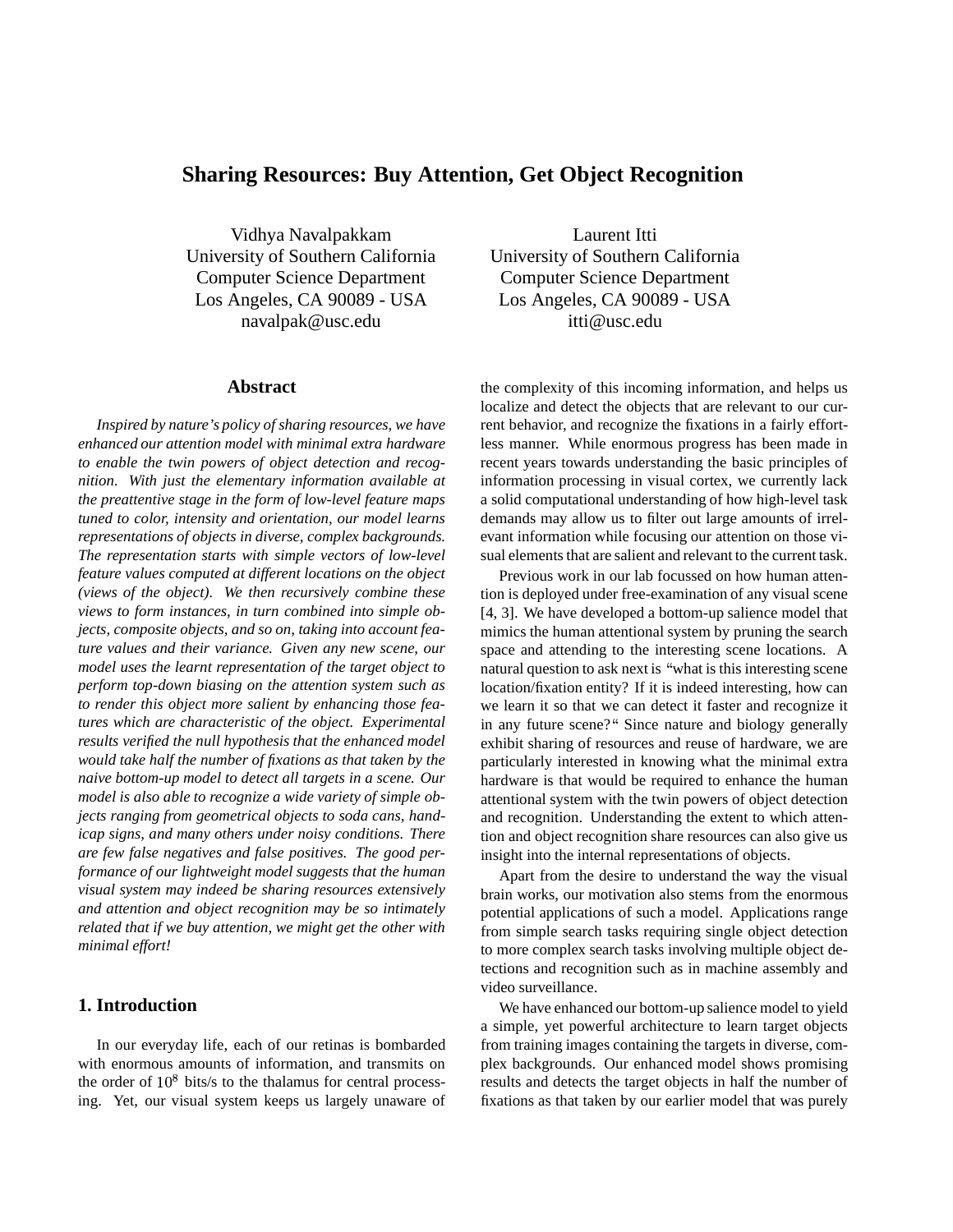bottom-up and had no bias towards finding specific objects. Further, there are few false negatives and false positives during object recognition.

# **2. Related Work**

In an earlier work [5], we learnt the absolute features (local color, intensity and orientation information, at nine spatial scales) of simple target objects, and biased the bottomup salience model with the learnt weights. There are significant differences between our current model and that previous model. Earlier, we learnt absolute features whereas now we learn the center-surround features that are more robust in the presence of noise or changes in absolute illumination, since they only consider the properties of a location relative to its neighborhood. Earlier, the model did not learn any object hierarchy and could not generalize. Instead, it could only detect the target instances that it had learnt. On the other hand, our current model can generalize by combining object classes into a more general super-class (e.g: combining individual views into instances, instances into simple objects, and so on). Finally, our current model implements a new object recognition model, which uses the learnt features to recognize the fixations, unlike the earlier model.

Among the well known models of visual search is the guided search model [13]. The author provides a good discussion on top-down biasing of visual search. In [14] the authors discuss preattentive object files as bundles of basic shapeless features. This seems to suggest that object recognition may be difficult at this stage. Interestingly, our model also uses the information available at the preattentive stage, but, despite the lack of explicit encoding of shape, our model still performs good detection and recognition of a wide range of geometrical objects varying in shapes and size.

Another interesting attentional model for visual search can be found in [10]. The authors use iconic scene representations to guide attention during visual search. But their model does not consider variability in the object appearance and hence cannot generalize.

There are several models of object recognition but most of them do not use the attention system or use nonpreattentive information to perform recognition [9, 11]. However, we use only the elementary information available at the preattentive stage and reuse the attention system to perform object detection/recognition.

To summarize, we are not aware of any complete implementation that integrates attention and object detection/recognition systems.

# **3. Architecture**

The general architecture of our model is as shown in figure 1. We maintain 7 types of features, for which wide evidence exists in the mammalian visual systems. One feature type encodes for on/off image intensity contrast [6], two encode for red/green and blue/yellow double-opponent channels [7, 2], and four encode for local orientation contrast [1, 12]. Each feature is computed in a center-surround structure akin to visual receptive fields and we compute six feature maps for each type of feature[3].

### **3.1. Top-down Biasing for detecting the target objects**

Attention is deployed according to the bottom-up salience model [3]. During the learning phase, the model is guided by a binary target mask that highlights the targets in the input image. When the model hits the target, a few locations are chosen around the salient location using covert attention. Each chosen location is called a view. For each view, we learn the center-surround features (after a normalization) at multiple scales. Specifically, a 42-component feature vector represents a view (six center-surround scale pairs, for four orientation, two color opponent, and one intensity feature types). Thus, we obtain a "bunch" of views (each view being represented by a feature vector) contained in the current instance of the target. Next, we gain a single, general representation of the instance by combining the views in a manner discussed below (assuming that each view is independent and equally likely). We repeat this process to gain a single, general representation of the object by combining the various instances (assuming each instance is independent and equally likely). In general, we have the following rules for combination of several classes  $z_i$  to form a general representation of the super-class  $Z$ . Let each class be a random variable with normal distribution  $N(\mu_i, \Sigma_i)$ where i denotes the  $i^{th}$  class;  $\mu_i$  denotes a vector of the mean of the sub-class features and  $\Sigma_i$  denotes the covariance matrix whose diagonals are the variance of sub-class features. Due to our assumption that the different features are mutually independent,  $\Sigma_i$  is a diagonal matrix. We define  $Z$  such that an observation  $x$  comes from  $Z$  if it comes from any of its sub-classes  $z_i$ . Using Bayes rule, we have:

$$
P(X|Z) = \sum_{i} P(X|z_i)P(z_i)
$$

$$
= \sum_{i} P(X|z_i) * w_i
$$

where

 $w_i=1/n$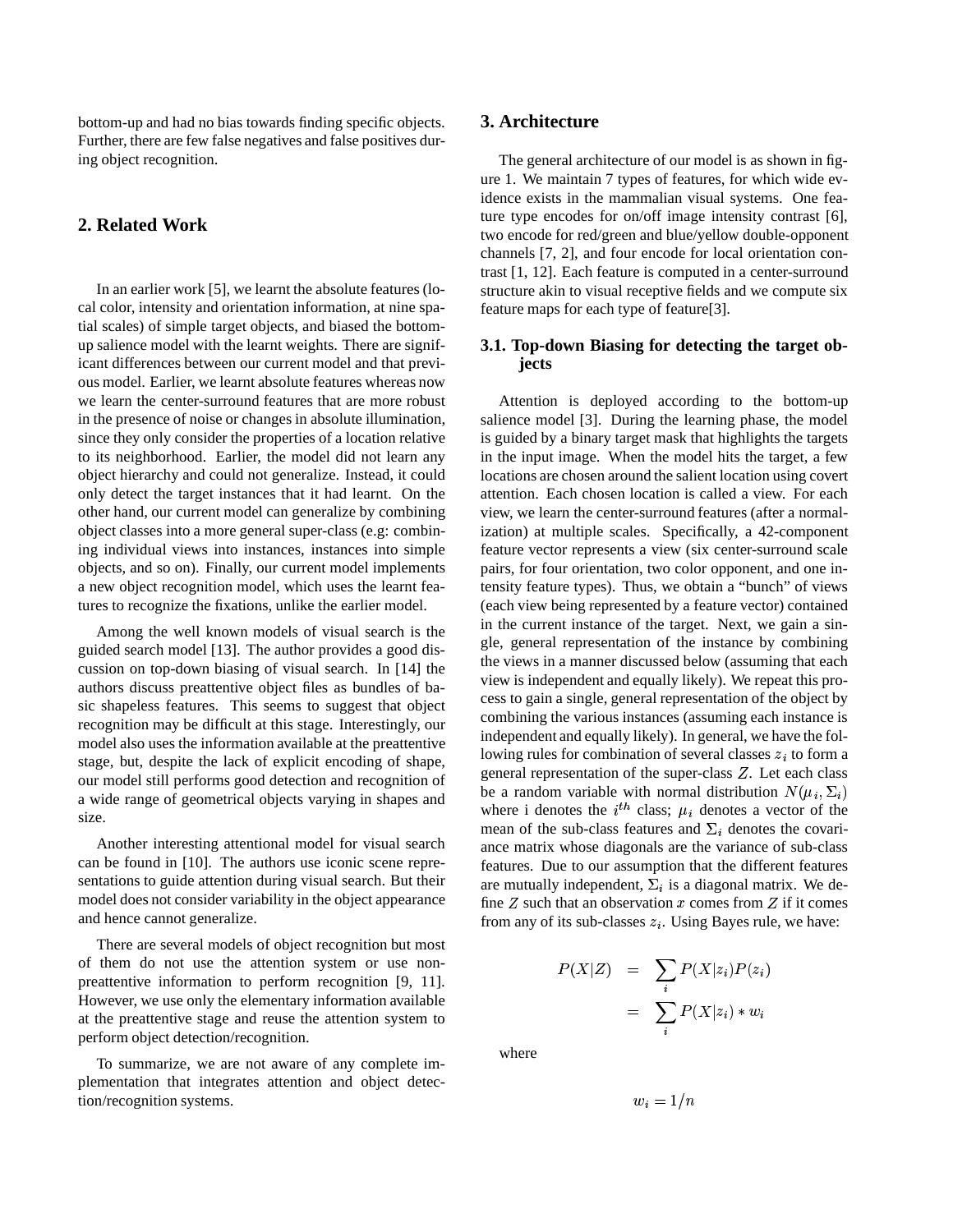

**Figure 1.** General architecture of the visual attention system studied here. Early visual features are extracted in parallel in several multi-scale "feature maps", which represent the entire visual scene. Such feature extraction is achieved through linear filtering for a given feature type (e.g., intensity, color or orientation), followed by a center-surround operation which extracts local spatial discontinuities for each feature type. If the target object's feature weights are already learnt, then they are used to weight the feature maps that are subsequently combined into a unique "saliency map." Aftersuch combination is computed, a maximum detector selects the most salient location in the saliency map and shifts attention towards it. This location is subsequently suppressed (inhibited), to allow the system to focus onto the next most salient location.

where  $n$  is the number of object classes.

$$
P(X|z_i) = \frac{1}{\sqrt{(2\pi)^n |\Sigma_i|}} e^{\frac{-(X-\mu_i)^T \Sigma_i^{-1} (X-\mu_i)}{2}}
$$

The mean and variance of  $Z$  are as follows (the proof is not shown here but is easy to demonstrate):

$$
\mu = \sum_{i} w_i * \mu_i \tag{1}
$$

The variance of the  $j<sup>th</sup>$  feature is:

$$
\Sigma(j,j) = \sum_{i} w_i * (\Sigma_i(j,j) + \mu_i(j)^2) - \frac{\mu(j)^2}{\sum w_i}
$$
 (2)

In general,  $Z$  has a multi-modal distribution. But as a first approximation and to achieve recursiveness in our implementation, we approximate this multi-model distribution

by a normal distribution  $N(\mu, \Sigma)$ . That is, we consider only up to the second moment and discard information contained in higher moments.

By running the model on several images containing different instances of an object, we can learn the representation of the instances and combine them to form a representation of an object, and so on. Thus we have a general rule for combining representations at any stage of the object hierarchy where views are the leaves (level 0), instances are level 1, simple objects are level 2, composite objects are level 3, etc.

 $\sum w_i$  (2) ture value is high and its feature variance is low. Hence, we When we want to detect a specific target object (say Z) in any scene, we bias the visual cortex with the learnt features. A feature is considered to be relevant if its mean feadetermine the feature weight as  $\frac{\mu}{1+\Sigma}$ . In order to promote the target in all feature channels, each channel promotes itself proportionally to the maximum feature weight or value of its subchannels. For instance, if the target has a high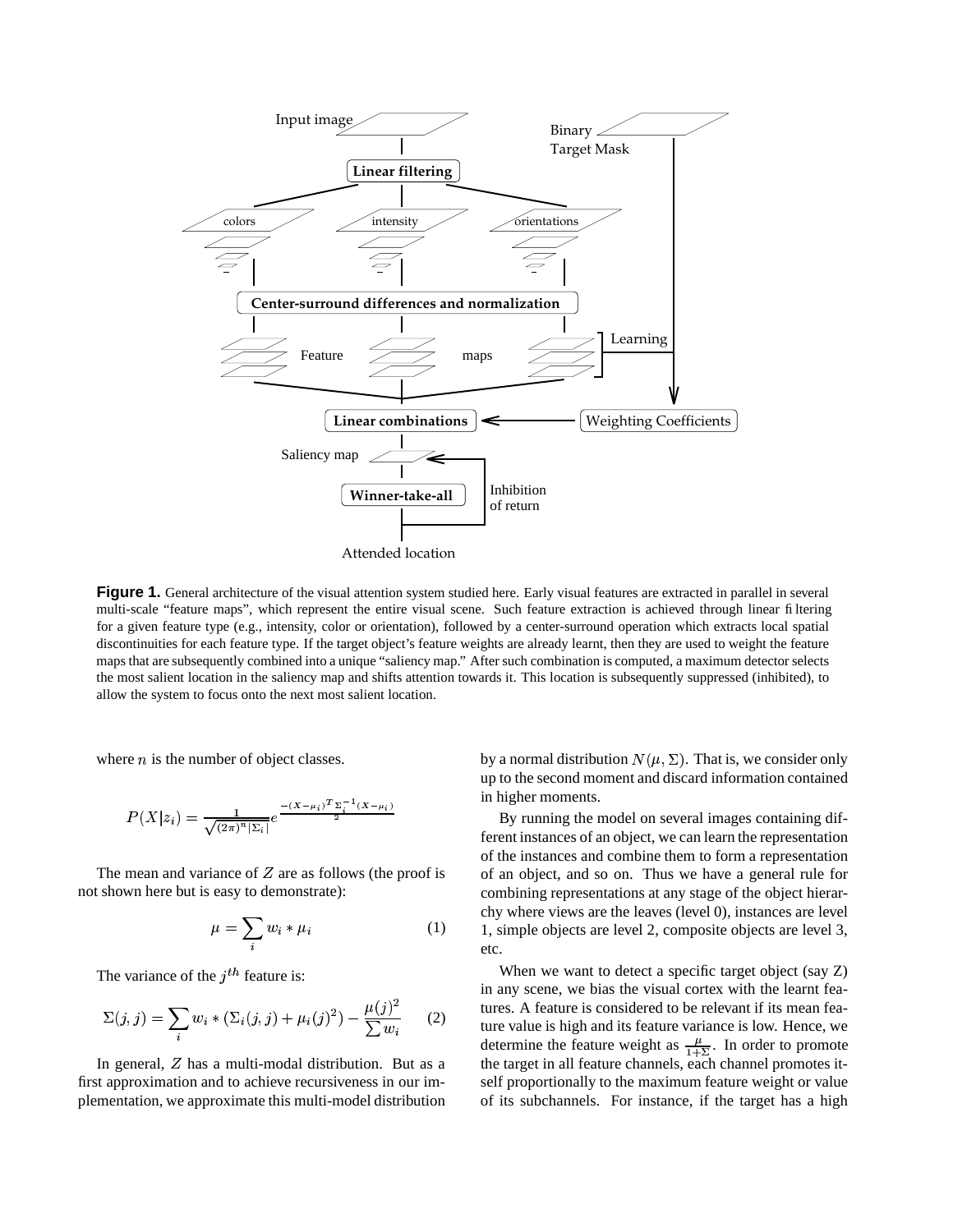value of redness at some scale, then the weight of the red channel increases and so does the weight of the color channel. Hence, those channels that are irrelevant for this target are weighted down or not considered while contributing to the salience (e.g., for detecting a red object, the orientation of edges is irrelevant; so the orientation channel's weights are decreased so as to promote only color). The weighted feature maps are then combined to form conspicuity maps that are in turn combined in a weighted manner to form the salience map. In the salience map thus formed, all scene locations whose local features are the same as the target's relevant features become more salient. Thus, the target is more likely to draw attention. However, it should be noted that all scene locations whose relevant features are a superset of the target's relevant features also become salient (e.g., a red ellipse also becomes salient if we are searching for a red circle). This generates some false positives, which can be removed at the recognition stage.

### **3.2. Object Recognition**

We allow the model to freely examine the scene and fixate on the salient locations in the scene. At each fixation, we have the normalized center-surround features at that location. It is interesting to ask how far we can go towards object recognition using this elementary information. We propose a simple, recursive architecture for object recognition that shares most of its resources with the attentional system and utilizes minimal extra resources.

As described in the earlier section, we first learn the object hierarchy and store it in a knowledge base, which is just a collection of all known objects. We recognize each fixation by proceeding from coarser to finer granularity while finding the object class that gives the maximum likelihood estimate, i.e. find the object  $o$  that maximises the chances of occurrence of the fixation  $f$ . We recursively compute  $Match(f, x)$  that gives the best match among all objects from the root upto level x in the object heirarchy. Initially,  $x$  is the highest level in our object hierarchy. There are two important reasons for doing this. The highest level nodes in the hierarchy have the most coarse, general levels of representation of their finer descendent nodes; and there are fewer nodes in the higher levels than the lower levels. Hence, we can prune our search space by first matching the fixation with the higher level nodes and pruning the subtrees rooted at those nodes that do not match.

We compare the likelihood estimates of the nodes upto level  $x$  in an attempt to find a unique maximum which is significantly higher than the other likelihood estimates. If we find a unique maximum, then we declare a unique object match. Else, we declare ambiguity. Accordingly, we have the following two cases.

#### **Case 1: Unique match upto level**

Since the object's representation at level  $x$  is a coarse generalization of its representation at lower levels, we proceed deeper into the object hierarchy to investigate if the fixation indeed matches any instance or view that we have seen in the past. Hence, we evaluate  $Match(f, x-1)$  by comparing the likelihood estimates of nodes at the next lower level  $x - 1$ . We recurse until we hit the leaves (views); or until the parent node provides a better match than its children nodes (in which case we prune the sub-tree rooted at the parent node). Thus, the algorithm is guaranteed to terminate. Let's suppose that we obtain a unique match at termination. Now, there are several interesting possibilities. How should the model react if it finds a unique match but the likelihood estimate is low. Or how should the model react if the parent node matches but none of the children nodes match?

Suppose we find a unique match whose likelihood estimate is low, we declare failure to recognize the fixation. As a future extension, we can prompt the user to reveal the identity of the fixation entity and add it to our knowledge base. Suppose that at the end of the recursion, we find that there is a unique match at some object level  $y$  that is higher than the level of views or instances, then we declare that the fixation is recognized. Since none of the children, i.e., no instance or view matches, as a future extension, we can seek the user's guidance to tell us if this fixation entity should be added to our knowledge base.

### **Case 2: Ambiguity upto level**

Due to the lack of certainty upto this level, we proceed to the next lower level, seeking better matches that will help us resolve ambiguity. We evaluate  $Match(f, x - 1)$  and so on until we hit the leaf or until the parent node provides a better match than its children nodes. At termination, if we cannot find a unique match at any level, we declare failure to recognize. As a future extension, we intend to seek the user's guidance to know the identity of the unknown object and add it to our knowledge base.

### **4. Experimental Results**

We ran our model on databases of training images that ranged from artificial images of simple geometrical objects like squares, circles at different orientations and sizes to natural images of more complex objects like coke cans, traffic signs, handicap signs in diverse backgrounds. The model learnt the features of the different training objects and organized the information in a hierarchical manner with objects composed of instances that are in turn composed of views.

Next, we tested our model's ability to search/detect a single learnt object in a new scene. To verify our results, we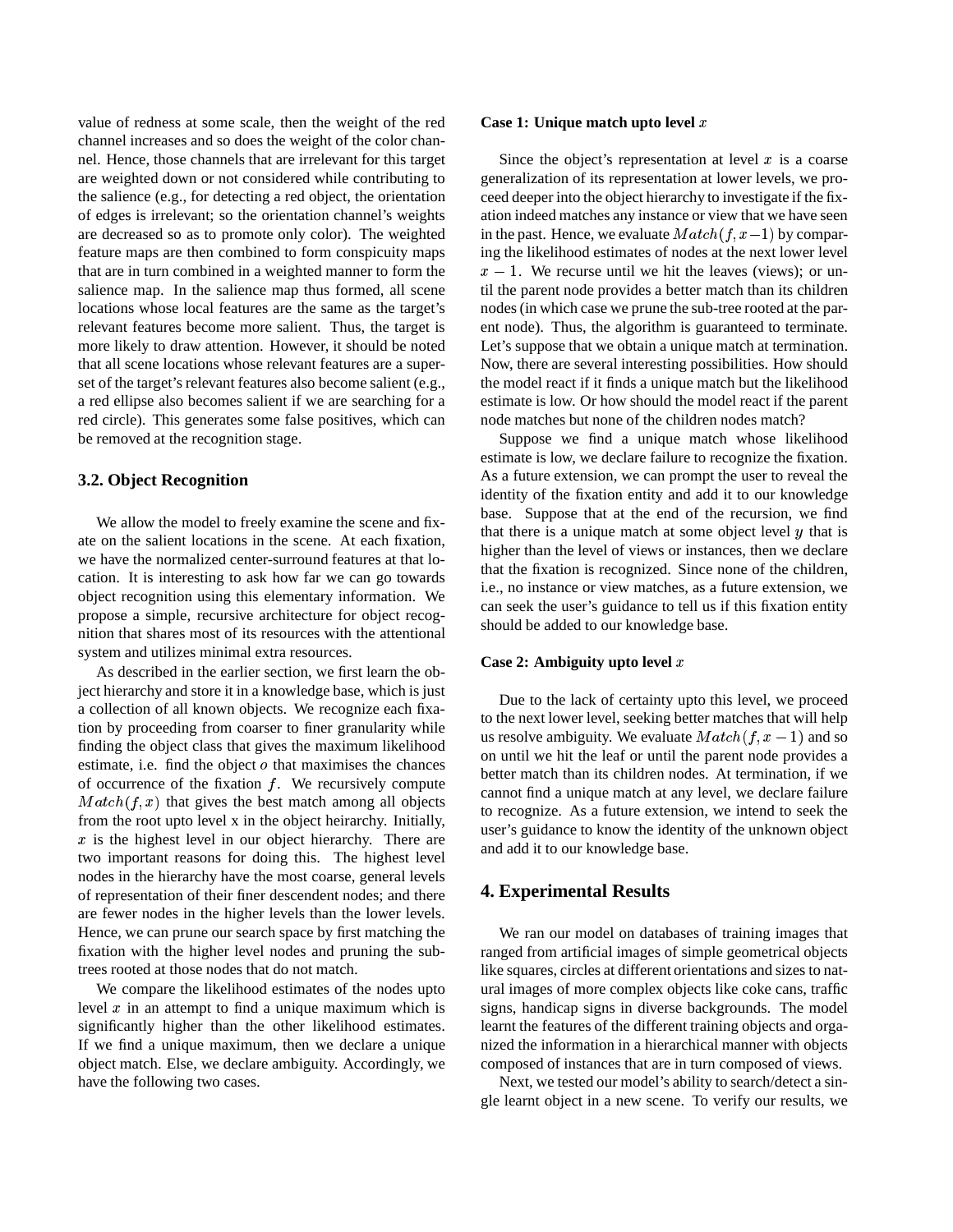postulated 3 hypotheses. The null hypothesis  $H_0$  predicted that the enhanced model would take half the number the fixations taken by the naive bottom-up model to detect the targets. The alternative hypothesis  $H_1$  postulated that the enhanced model would take more than half the number of fixations as the naive and the last alternative hypothesis  $H_2$ predicted that the enhanced model would take less than half the number of fixations as the naive model. We considered the significance scores for a significance level of 0.05. Results confirmed the null hypothesis in most cases. In a few other cases, results supported  $H_2$  that indicated even better performance. An example of a comparison between the number of fixations taken by the two models are shown in figure 2. Our model efficiently detected the target even in scenes with poor resolution. In all of nearly 300 test images, our model detected the targets efficiently.

To test the ability of our model to recognize arbitrary fixations, we ran it on the same test images mentioned previously. But this time, the model was task-free and fixated according to the bottom-up salience of locations in the scene. There were few false negatives and false positives (see figure 3).

# **5. Discussion**

Our main contribution in this paper is to highlight the extent to which attention and object recognition might share resources. We are already able to achieve substantial performance in object recognition even with the elementary information available at the preattentive stage.

With minimal extra hardware, we have enhanced our existing architecture for deploying attention to perform object detection and recognition of simple objects in complex naturally cluttered scenes. Our model can learn representations of the object from different locations (views) within an instance, combine these views to form representations of object instances, and further combine these instances to form the general object representation. Thus, we have a simple recursive scheme to obtain the general representation of a super-class as a combination of representations of classes that are composed of sub-classes and so on. Our simple, biologically plausible architecture shows a remarkable improvement in performance during object detection in diverse complex scenes when compared to the naive bottomup model. Detection of single targets is real time and the model can recognize objects ranging from simple geometrical objects like squares, triangles to more complex ones like coke cans, handicap signs, traffic signs etc.

The good performance of this lightweight model suggests that we may not require any sophisticated machinery demanding complex dedicated filters or explicit encoding of shape in order to provide a first rapid detection and some recognition of even fairly complex objects in cluttered scenes. Sharing of resources and reuse of hardware seems to be the guide to understanding the way the visual brain works.

The potential applications of our model range from tasks demanding visual search for single targets to sequential searches for multiple targets. For instance, our model can be used in a task like machine assembly where the target components are to be detected in a strict sequence. A potential application in daily life is by running the model on mobile robots that can serve their masters better by finding the tooth-brush and tooth-paste in the morning, followed by the coffee mug and the dress and shoes and briefcase before the master leaves for his work. In video surveillance, our model can serve to detect single suspicious targets in video sequences.

Apart from commercial applications, the model can also be used to compare performance against human observers to give us insight into how the human visual system might detect and recognize objects.

### **6. Future work and Conclusion**

We have proposed an architecture to achieve fast, reliable localization, detection and recognition of simple targets. We would like to extend this to enable detection and recognition of more complex targets that are composed of several simple targets. In particular, we would like to see how to combine distinct simple objects into a complex composite object such that the resulting representation does not possess a high feature variance. This will take us from the current unimodal distributions to multimodal distributions for each feature.

We would like to make the knowledge base learnable where the model fixates and if the fixation entity is new, it learns the features and automatically classifies the fixation entity into some object category and updates the knowledge base. While searching for multiple targets in any video sequence, we would like to know the optimal biasing strategy that will enable efficient detection of all targets. This is a difficult task since the biasing strategy can depend on the targets (while looking for a white and black object, it is better to bias sequentially in some order than to combine and look for gray!) or the nature of task (in machine assembly, the strict sequence might force a sequential search for target components; finding target1 AND target2 versus finding target1 OR target2) or more complex factors such as difficulty in finding the targets, probability of occurrence of target etc.

We would also like to study how attention and recognition of parts can guide us towards recognition of the whole object. Since, our ultimate aim is to study how task influences attention, we would like to find the task-relevant objects in any scene and bias for them - detect and recog-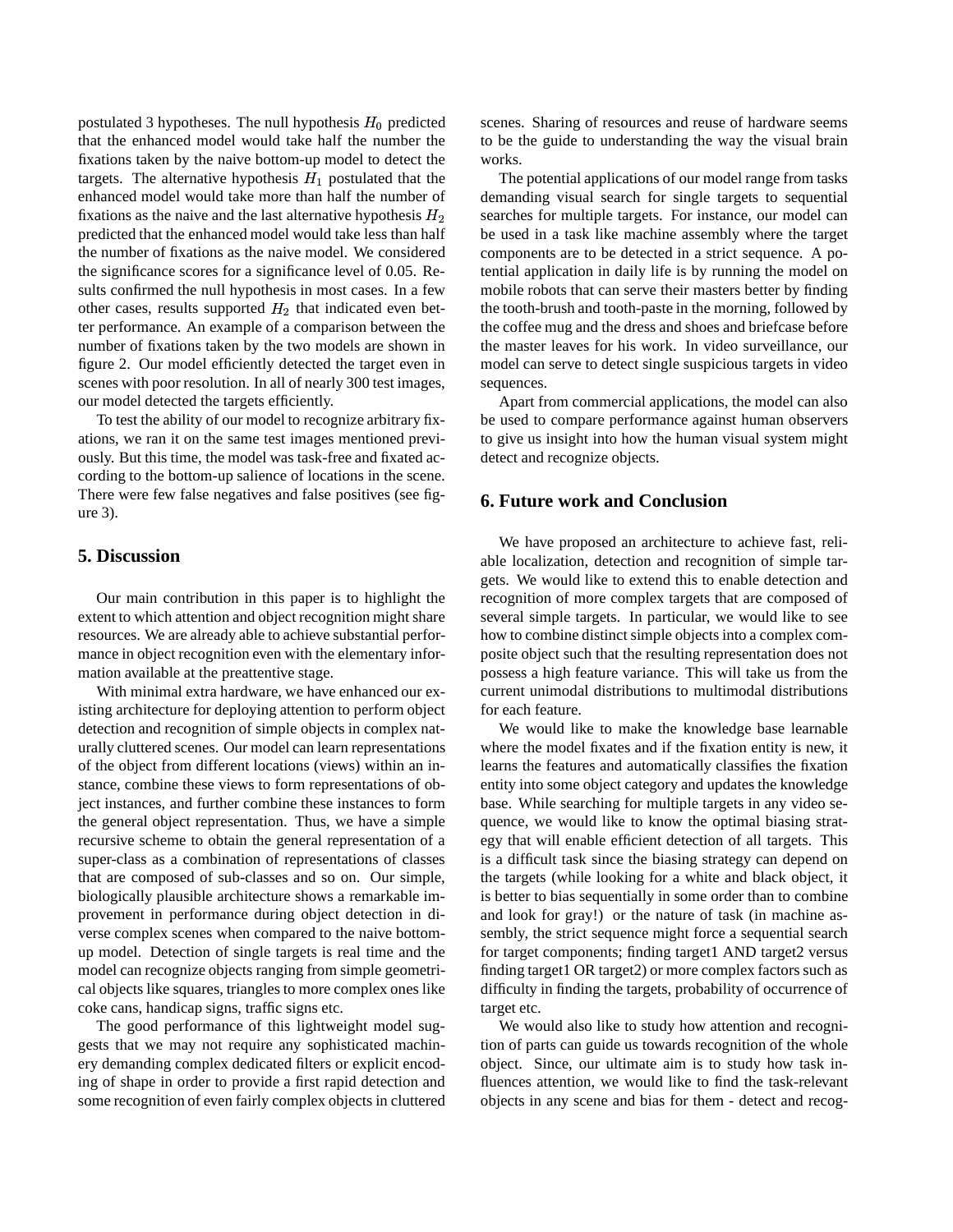

**Figure 2.** The example on the left shows the attentional trajectory during free examination of this scene by our bottom-up salience model. Even after 20 fixations, the model did not attend to the coke can, simply because its salience was very low compared to that of other conspicuous objects in the scene. Displayed on the right is the attentional trajectory after top-down biasing for the coke can object class (built from instances and views of the coke can from other photographs containing the can in various settings). Our model detected the target as early as the third fixation.

nize them in real time [8]. Towards this end, we would like to conduct psychophysics experiments and compare eye movements generated by the model versus human observers to further our understanding of the human attentional system.

# **7. Acknowledgements**

This work is supported the National Science Foundation, the National Eye Institute, the National Imagery and Mapping Agency, the Zumberge Research and Innovation Fund and the Charles Lee Powell Foundation.

### **References**

- [1] R. L. DeValois, D. G. Albrecht, and L. G. Thorell. Spatialfrequency selectivity of cells in macaque visual cortex. *Vision Research*, 22:545–559, 1982.
- [2] S. Engel, X. Zhang, and B. Wandell. Colour tuning in human visual cortex measured with functional magnetic resonance imaging [see comments]. *Nature*, 388(6637):68–71, Jul 1997.
- [3] L. Itti and C. Koch. A saliency-based search mechanism for overt and covert shifts of visual attention. *Vision Research*, 40(10-12):1489–1506, May 2000.
- [4] L. Itti and C. Koch. Computational modeling of visual attention. *Nature Reviews Neuroscience*, 2(3):194–203, Mar 2001.
- [5] L. Itti and C. Koch. Feature combination strategies for saliency-based visual attention systems. *Journal of Electronic Imaging*, 10(1):161–169, Jan 2001.
- [6] A. G. Leventhal. *The Neural Basis of Visual Function (Vision and Visual Dysfunction Vol. 4)*. CRC Press, Boca Raton, FL, 1991.
- [7] A. Luschow and H. C. Nothdurft. Pop-out of orientation but no pop-out of motion at isoluminance. *Vision Research*, 33(1):91–104, 1993.
- [8] V. Navalpakkam and L. Itti. A goal oriented attention guidance model. *Proc. 2nd Workshop on Biologically Motivated Computer Vision (BMCV'02), Tuebingen, Germany*, November 2002.
- [9] R. P. Rao and D. H. Ballard. Dynamic model of visual recognition predicts neural response properties in the visual cortex. *Neural Computation*, 9(4):721–63, May 1997.
- [10] R. P. Rao, G. Zelinsky, M. Hayhoe, and D. H. Ballard. Eye movements in iconic visual search. *Vision Research*, 42(11):1447–1463, Nov 2002.
- [11] M. Riesenhuber and T. Poggio. Hierarchical models of object recognition in cortex. *Nature Neuroscience*, 2(11):1019–1025, Nov 1999.
- [12] R. B. Tootell, M. S. Silverman, S. L. Hamilton, R. L. De Valois, and E. Switkes. Functional anatomy of macaque striate cortex. iii. color. *Journal of Neuroscience*, 8(5):1569–93, May 1988.
- [13] J. Wolfe. Visual search in continuous naturalistic stimuli. *Vision Research*, 34:1187–1195, 1994.
- [14] J. M. Wolfe and S. C. Bennett. Preattentive object files: shapeless bundles of basic features. *Vision Research*, 37(1):25–43, Jan 1997.